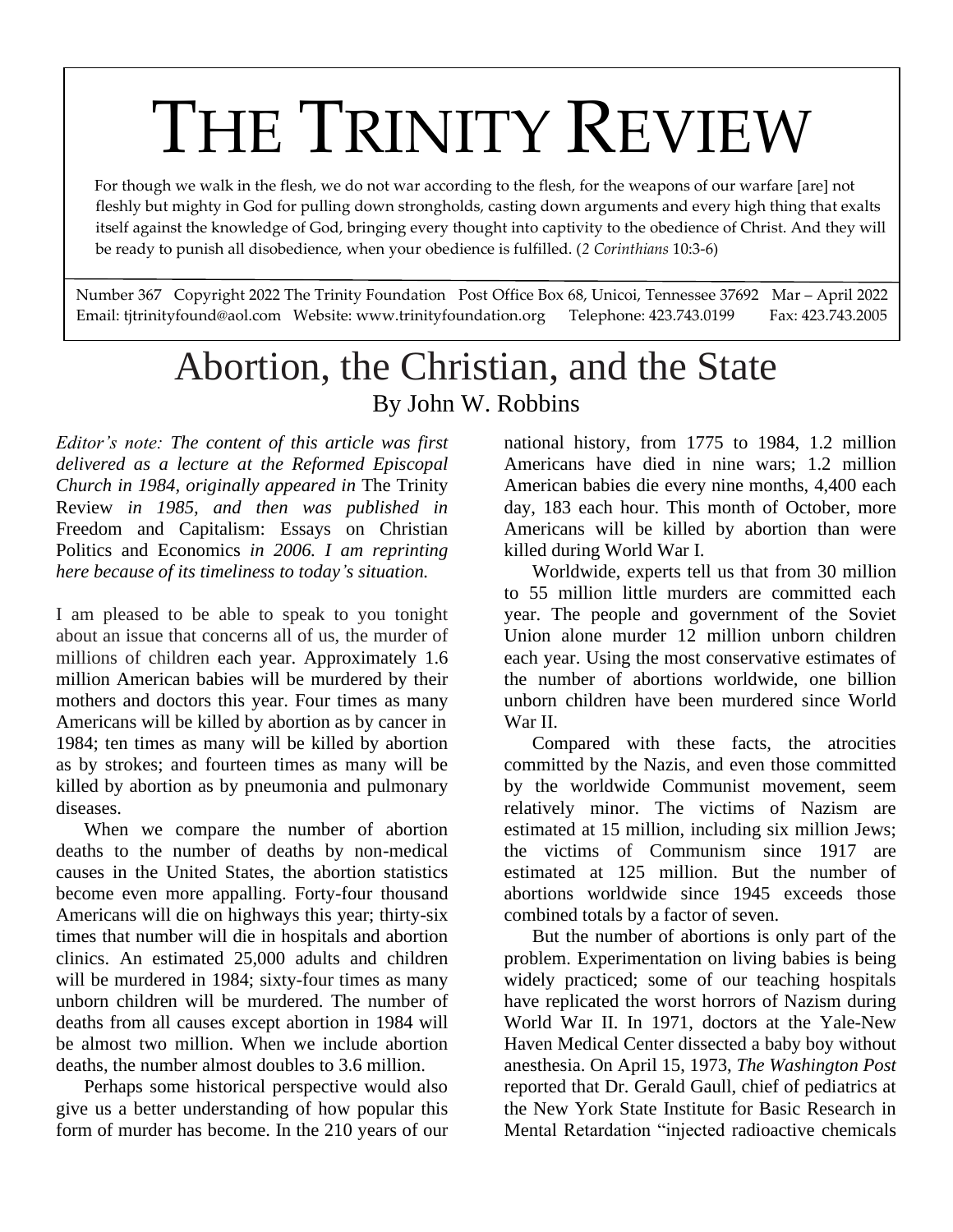into umbilical cords of fetuses.... While the heart is still beating, he removes their brains, lungs, liver, and kidneys for study." Our scientific priesthood is offering human sacrifices to the great god Science on a scale so foul and bloody that the ancient practices of the pagans seem more humane.

The twentieth century is the bloodiest century in recorded human history. No period in history is more characterized by war, totalitarianism, and mass murder. As Christians we must be concerned to find out how this occurred and how it can be stopped.

#### **The Theological Background**

To answer these questions correctly, we must become familiar with the recent history of philosophy and theology. The Supreme Court's infamous abortion decisions of 1973 were not made in a vacuum; the thinking of modern theologians and philosophers made the decision almost predictable. If you listen to the slogans of the mothers and doctors who have murdered babies, and read the Court decisions on this issue, you can hear the echoes of philosophers who wrote their books a century or more ago.

In the 1970s, Linda Bird Francke conducted interviews with dozens of women who had aborted their babies. A telltale thread that runs throughout the interviews is the use of the words "feel," "felt," and "feelings."

One woman reported: "I never felt we were doing anything inhumane."

Another said: "I never felt anything about the fetus."

Still others reported: "I didn't have any guilt feelings." "I didn't really think of it as a baby." "It's no different from a plant, you know." "I only thought about myself." "It's much easier not to think about the fetus, after all.... The world would be a lot better place if there were fewer babies in it." "I really don't have any strong feelings that when a woman is first pregnant that there's any kind of reality about a 'human baby' inside her. I think that she makes it real if she so chooses."

Listen closely, and you will hear the ideas of Charles Darwin: "it's no different from a plant you know" – Sigmund Freud: "I didn't have any guilt feelings" – the Reverend Thomas Malthus: "The world would be a lot better place if there were fewer

babies in it" – and Jean-Paul Sartre: "I think she makes it real if she so chooses."

Many of these mothers were guided by their feelings, not by rational thought. This is the result of their being taught that life is deeper than logic; that life is green, theory is gray; that the heart has its reasons that reason knows nothing of; that experience, particularly emotional experience, is a better guide than thought. All these notions can be traced to various philosophers and schools of philosophy: to Jean-Paul Sartre, the Existentialist; to Friedrich Schleiermacher and Søren Kierkegaard, founders of modern religion; to Friedrich Nietzsche, and to John Dewey.

All these philosophers and philosophies have one thing in common: an unmitigated contempt for Christianity. A little bit of that contempt may be seen in these words from a woman who had murdered her baby: "It was not a question of morality. We had no question of this is immoral, or we were killing a fetus, or any of this mythology."

The notions of morality and murder are dismissed as mythology. After all, if the God of the Old Testament is a myth, then the Ten Commandments are no more than Jewish tribal taboos, which we, thank Freud, have transcended. It is no accident, but an example that ought to frighten us to death, that the nation that first developed higher criticism of the Bible and then was influenced by Neo-orthodox theologians and their hatred of logic is also the nation that brought Hitler to power in the 1930s. It is not only the eight million American mothers who have had abortions who have rejected the Bible. Our whole culture has been suffused with errors that must be analyzed and refuted if we are to restore civilization to America.

# **Modern Religion**

For example, the Religious Coalition for Abortion<br>Rights said in 1980: "Several religious Rights said in 1980: "Several religious denominations, such as American Baptist, Presbyterian, Episcopal, United Methodist, Disciples of Christ, United Church of Christ, Reform and Conservative Judaism, and the Unitarian Universalist Association support this right as a matter of individual conscience and privacy." The American Baptist Churches have officially adopted the statement: "We affirm freedom of conscience for all." The Disciples of Christ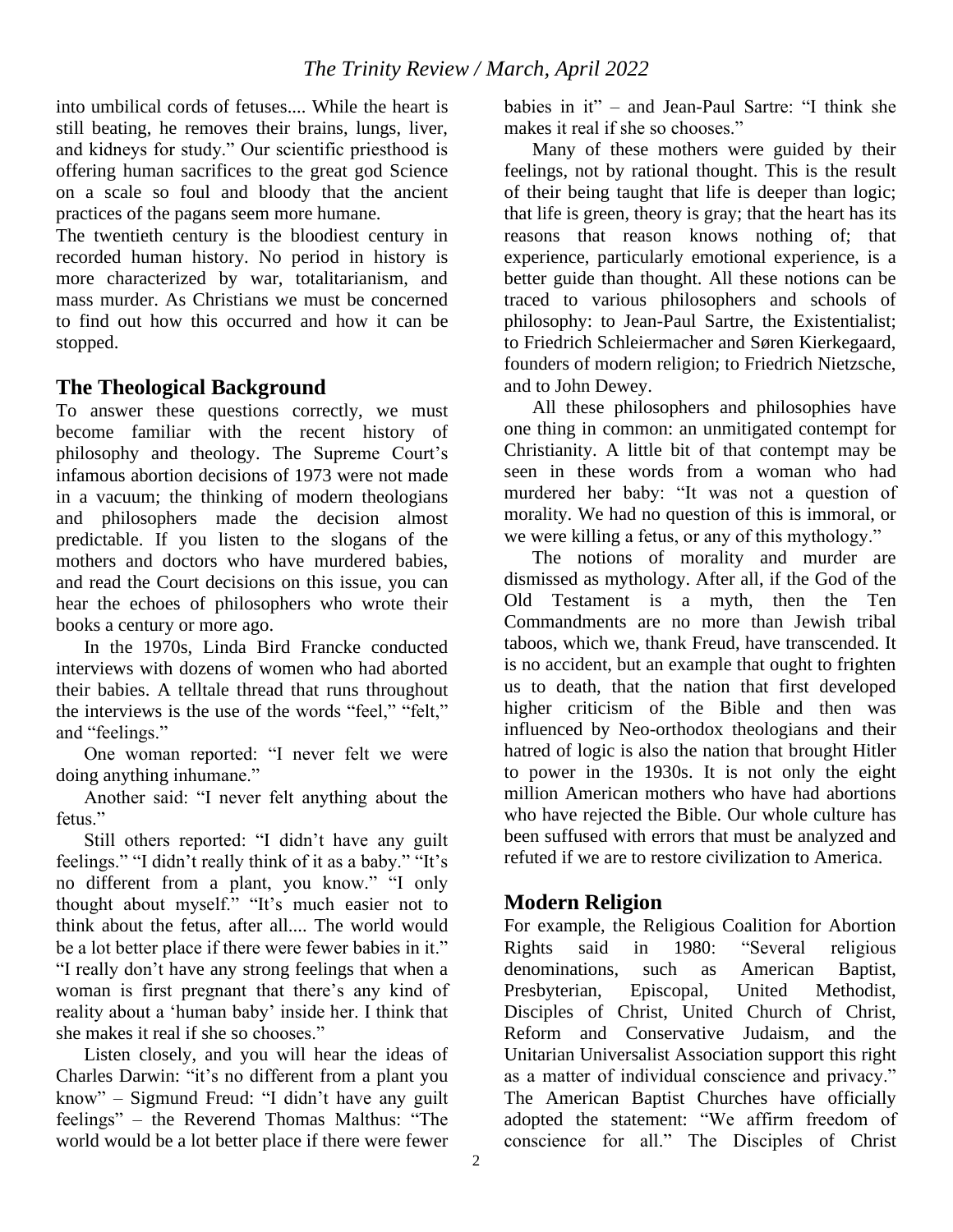denomination has stated, "we affirm the principle of individual liberty, freedom of individual conscience, and the sacredness of life for all persons." The clergy of the United States have rejected the Bible. Their moral authority justifying murder is individual conscience. Objective moral authority, such as the Bible, is dismissed as subjective, and the result is the moral anarchy we see around us. How many times have you heard someone say, echoing Jiminy Cricket, "Let your conscience be your guide"? But conscience furnishes no information on which we might base our actions; Scripture alone furnishes that information.

Another central tenet of modern religion is the notion that sincerity covers a multitude of sins: "It doesn't matter what you believe so long as you're sincere." That idiotic idea came from an obscure Danish philosopher, Søren Kierkegaard. One of his disciples, the Right Reverend Paul Moore, Episcopal Bishop of New York, applies the notion to abortion: "Few if any women make the decision casually to terminate an unwanted pregnancy. When the decision is made in favor of abortion, it can be as thoughtful and as moral as the decision in favor of childbirth." So if you sincerely believe you are doing right by killing your baby, then you are doing right. Sincerity makes it so.

# **The Importance of Language**

By the grace of God, people's thinking wasn't always as stupid as it is today. Between 1860 and 1880 the nation's physicians led a crusade against abortion and succeeded in getting legislation passed by most state governments making abortion a crime. In 1871, before the philosophical irrationalism of the nineteenth and twentieth centuries could affect their thinking, members of the American Medical Association denounced physicians who performed abortions in the following words: "We shall discover an enemy in the camp.... [W]e shall witness as hideous a view of moral deformity as the evil spirit could present.... It is false brethren we have to fear; men who are false to their professions, false to principle, false to honor, false to humanity, false to God...." They went on to describe physician-abortionists as "these modern Herods," "educated assassins," "Monsters of iniquity," and "wolves in sheep's clothing." The physicians were

clear on their moral authority and did not hesitate to impose their beliefs. They wrote: " 'Thou shalt not kill.' This commandment is given to all, and applies to all without exception." They warned of "the uplifted hand of an avenging God [that] will suddenly fall on [the] guilty head [of an abortionist]."

When was the last time you heard anyone described as an "educated assassin" or a "modern Herod"? Today we are too polite, of course, to engage in name-calling, even when the names are accurate. But I do not think what is involved here is courtesy at all; it is, rather, an attempt to evade recognizing the truth of the matter. The A. M. A. said this about the language it used in its 1871 report:

If our language has appeared to some strong and severe, or even intemperate, let the gentlemen pause for a moment and reflect on the importance and gravity of our subject, and believe that to do justice to the undertaking, free from all improper feeling or selfish considerations, was the end and aim of our efforts. We had to deal with human life. In a matter of less importance we could entertain no compromise. An honest judge on the bench would call things by their proper names. We could do no less.

Neither could John the Baptist or the Apostle Paul or Jesus Christ, if you read the Bible. Yet how many preachers, let alone doctors, engage in calling things by their proper names? Virtually none. The Reverend J. Morgan Smith gave us one reason: the fear of men. In 1880, responding to criticisms by doctors that the nation's clergy were uninterested in abortion, he said: "There are obvious reasons why the pulpit should not always be used to denounce crimes of this nature. To do it continually would be to turn the pulpit and church into a place that many people would not like to visit." One must never offend the congregation. That is the first rule of homiletics, church growth, and fundraising.

#### **Two Modern Religionists**

This is the position taken by the chaplain of the U. S. Senate, Dr. Richard Halverson. When asked his view of abortion, this was his response: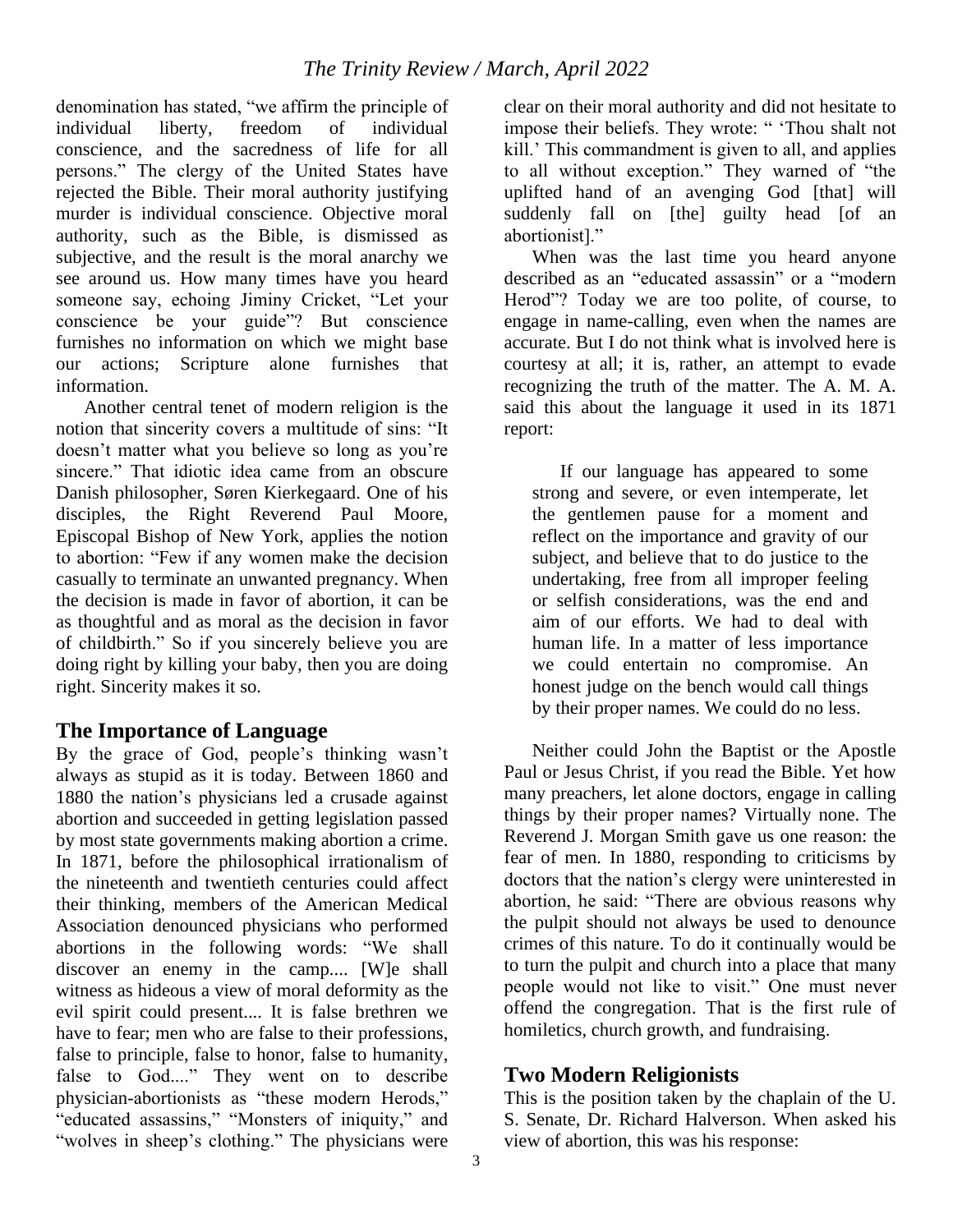It's just very difficult: I don't really know the answer. Perhaps part of the explanation is that all of us hear God's truth a little differently. We hear it in terms of the way we were made, our backgrounds, our genes. The result is that the body of Christ is very diverse. And I suppose there is a sense in which we have to favor individualism within the church.

Dr. Halverson is the former senior minister of Fourth Presbyterian Church near Washington, D. C., a church that belongs to a presbytery that accepted a minister four years ago who denied the deity of Christ.

There is also John Taylor, Anglican Bishop of Winchester, who composed this prayer to be used after an abortion:

Heavenly Father, You are the giver of life

And you share with us the care of the life that is given

Into your hands we commit in trust

The developing life that we have cut short.

Look kindly in judgment on the decision that we have made

And assure us in all our uncertainty

That your love for us can never change. Amen.

Quite frankly, I would trade any of these socalled ministers for the doctors of the 1870s. At least the doctors had some sense of what the Bible actually said.

I hope that you are beginning to see that theology has a direct effect on matters of morality and politics. The theology of the nineteenth-century doctors was much closer to the truth than the theology of twentieth-century clergymen. The Anglican Bishop obviously believes and teaches that God is a God of universal love. The chaplain of the Senate, Richard Halverson, whose nomination to that position was applauded by so-called "evangelical" Christians, has made the relationship between his theology and his politics quite clear: "I would say right away that I oppose abortion, but I also believe very strongly that God endowed us

with free will and the responsibility of free choice. [I] have no desire to influence legislation."

# **The Impact of Evolution**

Perhaps the idea having the greatest impact on today's thinking is the dogma of evolution articulated during the nineteenth century.

The practice of starving less-than-perfect babies and aborting infants that amniocentesis says are defective is simply putting into practice the Darwinian notion of survival of the fittest. One of the leading evolutionists of the nineteenth and early twentieth centuries, Ernst Haeckel, believed that "We are not bound under all circumstances to maintain and prolong life, especially when it becomes utterly useless." His disciples are found throughout America, from the Yale-New Haven Medical Center to Bloomington, Indiana. Haeckel declared that the "destruction of abnormal new-born infants could not be rationally classified as murder.... One should regard it, rather, as a practice of advantage both to the infants destroyed and to the community." His thinking and his books, which were enormously popular in Germany at the turn of the century, created the public opinion that made Hitler possible. After all, Hitler began his killing by authorizing physicians to put defective human beings to death. Later the definition of *defective* was expanded to include Jews, Poles, Gypsies, and others.

We must thank the evolutionists for eliminating the ideas of ethics and the uniqueness of man. Haeckel wrote that the precepts of moral law, like everything else, "rest on biological grounds and have been developed in a natural way." Therefore there can be no independent, intellectual, objective, rational, or ethical moral order of the world which could serve as a guide to mankind. It is to biology, not to propositional revelation, that we owe moral precepts; and those moral precepts do not forbid abortion or euthanasia.

The rejection of propositional revelation, of Christianity, has always had the same results wherever it has occurred: Mass murder in this world, eternal punishment in the next. Plato and Aristotle endorsed abortion and infanticide, and both forms of murder were common in ancient Greece. In Rome, the father had the power of life and death over his children; today, the mother has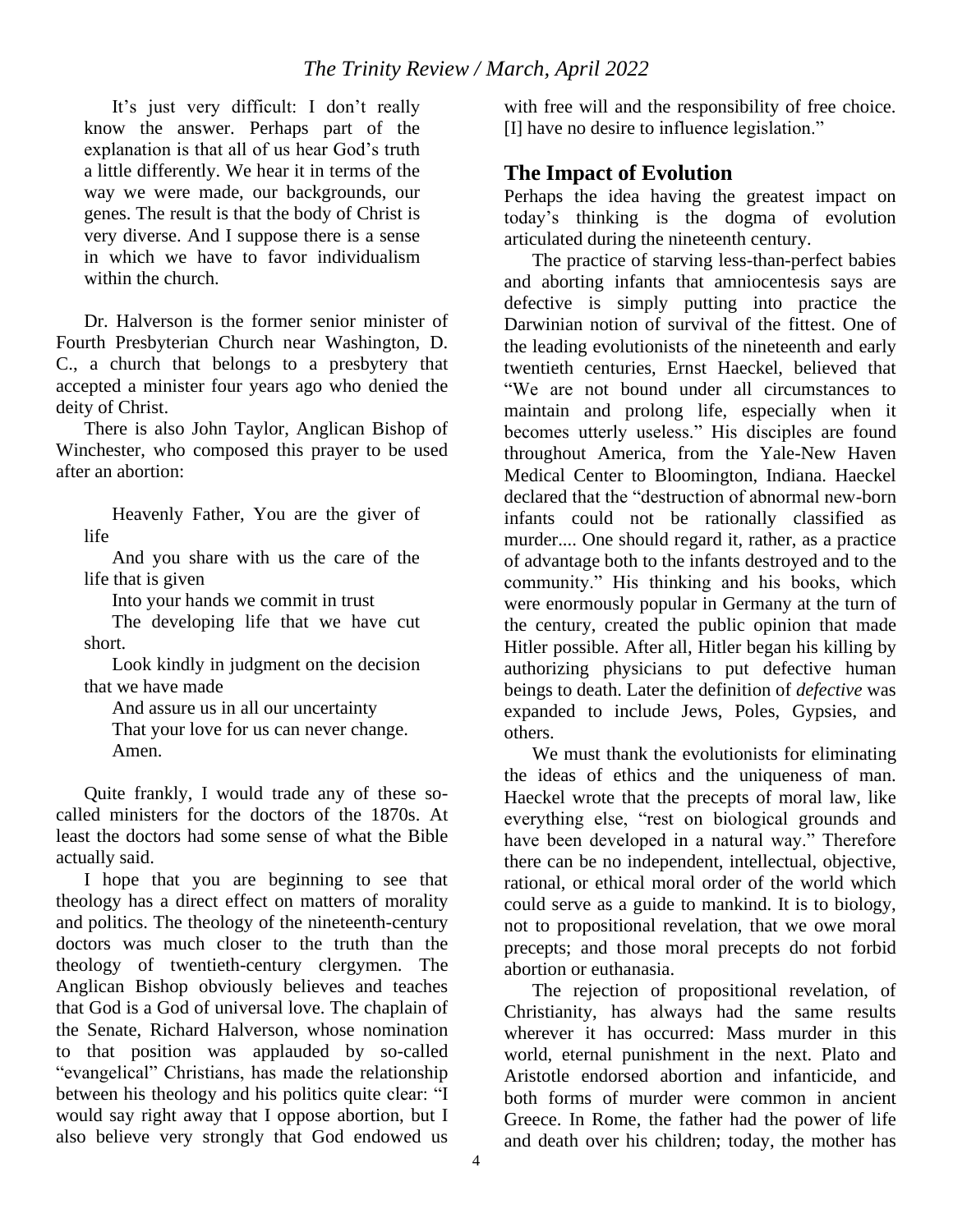that power. It was only the coming of Christianity that ended those practices, and it is only the disappearance of Christianity in the twentieth century that has permitted their resurgence. Murder was permitted not only in Greece and Rome, however. The Chinese, long before the Communists took over, put their baby girls to death. In Madagascar, babies born in March or April, during the last week of a month, or on a Wednesday or a Friday were exposed, drowned, or buried alive. Paganism has always and everywhere had the same bloody results. It is only in nations that have been influenced by Christianity that infanticide and abortion were, until recently, treated as crimes.

The rise of materialistic science and evolution in the nineteenth century are the primary causes of the mass murder of the twentieth century. The British philosopher Bertrand Russell understood this quite well in 1931. He wrote:

Christian ethics is in certain fundamental respects opposed to the scientific ethic which is gradually growing. Christianity emphasizes the importance of the individual soul and is not prepared to sanction the sacrifice of an innocent man for the sake of some ulterior good to the majority.... The new ethic which is gradually growing in connection with scientific technique will have its eye upon society rather than upon the individual. It will have little use for the superstition of guilt and punishment, but will be prepared to make individuals suffer for the public good without inventing reasons purporting to show that they deserve to suffer. In this sense it will be ruthless, and according to traditional ideas immoral, but the change will have come about naturally through the habit of viewing society as a whole rather than as a collection of individuals.... [M]en have hitherto shrunk from inflicting sacrifices which were thought to be unjust. I think it probable that the scientific idealists of the future will be free from this scruple, not only in time of war, but in time of peace also. In overcoming the difficulties of the opposition that they will encounter, they will find themselves organized into an oligarchy of

opinion such as is found in the Communist Party in the U. S . S . R.

Evolution, taught in the public schools, has created a generation of young people, worldwide, who believe that they are animals. Man is merely the most complex of mutants; he is not the image of God. If one believes this, then a great deal follows. Professor Peter Singer of Australia writes with glee of the passing of Christianity, which he calls the "sanctity-of-life" view. He says:

Whatever the future holds, it is likely to prove impossible to restore in full the sanctity-of-life view. The philosophical foundations of this view have been knocked asunder. We can no longer base our ethics on the idea that human beings are a special form of creation, made in the image of God, singled out from all other animals, and alone possessing an immortal soul. Our better understanding of our own nature has bridged the gulf that was once thought to lie between ourselves and other species, so why should we believe that the mere fact that a human being is a member of the species *homo sapiens* endows its life with some unique, almost infinite, value? Once the religious mumbo-jumbo surrounding the term "human" has been stripped away, we may continue to see normal members of our species as possessing greater capacities of rationality, self-consciousness, communication, and so on, than members of any other species; but we will not regard as sacrosanct the life of each and every member of our species, no matter how limited its capacity for intelligent and even conscious life may be. If we compare a severely defective human infant with a non-human animal, a dog or a pig, for example, we will often find the non-human to have superior capacities, both actual and potential, for rationality, selfconsciousness, communication, and anything else that can plausibly be considered morally significant. Only the fact that the defective infant is a member of the species *homo sapiens* leads it to be treated differently from the dog or pig. Species membership alone, however, is not morally relevant....

Ironically, the sanctity with which we endow all human life often works to the detriment of those unfortunate humans whose lives hold no prospect except suffering. A dog or a pig, dying slowly and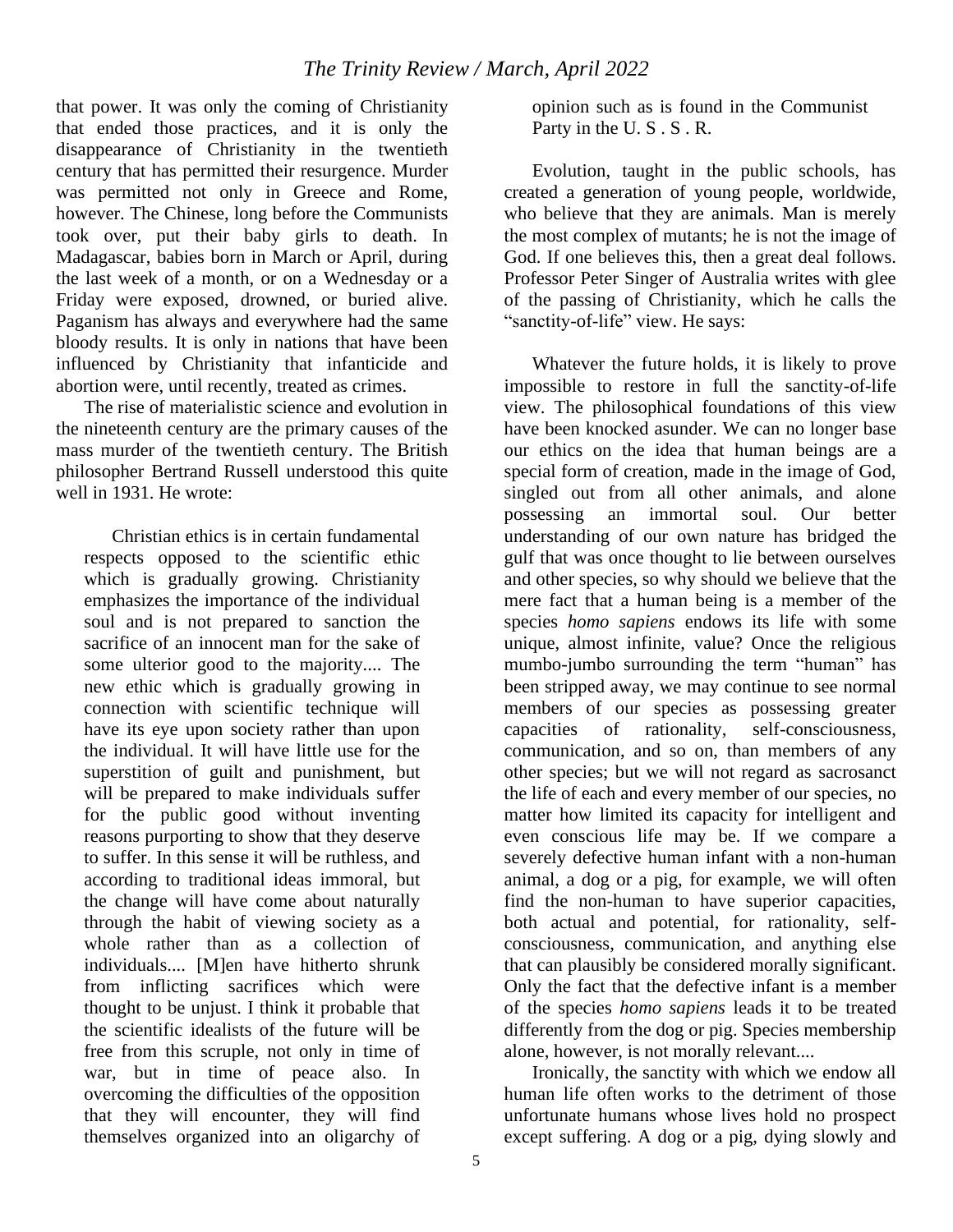painfully, will be mercifully released from its misery.

# **A Christian Counter-attack**

How can we fight this evil? The first thing to realize is that we must fight as Christians, not as pagans. That means that we must use Christian language and Christian ideas in fighting the lies of secularists. The unborn child has been called, by both proponents and opponents of abortion, a fetus, a conceptus, potential life, gametic materials, protoplasmic rubbish, the products of conception, a piece of tissue, a part of the mother's body, and a chunk of tissue. There is no reason to use any of these terms. Even the least objectionable obscure the fact that we are talking about children. We ought to be aware that there is a principle of language similar to a law of economics: Bad terms drive out good. We must be careful to use the correct terms to refer to unborn children.

But the matter cannot rest there. As Christians we ought not to appeal to human rights, natural rights, inalienable rights, or the right to life. Not only are such notions not found in the Bible, they are logically incoherent. If man possesses inalienable rights, then no punishment is possible. If a human being possesses an inalienable right to life, then it is wrong to execute a murderer – murderers have rights to life, too. If man possesses an inalienable right to liberty, then it is wrong to imprison him for his crime – criminals have inalienable rights, too. And if man possesses an inalienable right to property, then it is wrong to impose a fine on a criminal or make a thief pay restitution. This explains why some right-to-life groups also oppose capital punishment and advocate pacifism; they are simply being more consistent with their incorrect assumptions about human rights. If they were fully consistent, they would have to oppose punishment of any sort, not just capital punishment, for the ideas of punishment and human rights are logically incompatible. The notion of human rights, logically developed, excludes justice, which is precisely why the Supreme Court made the murderous decisions it did in January 1973.

What is found in the Bible, what is logically sensible, and what these various phrases about human rights are designed to obscure, is the idea of

divine law, specifically the Ten Commandments. It is not because a baby has an inalienable right to life that it is wrong to kill him; it is because God has said, You shall do no murder. Our moral authority is divine, not human. It consists of revealed commands, not invented rights. One of the dangers of using pagan terms – and even Francis Schaeffer did it in his book *Whatever Happened to the Human Race?* – is that of conceding the argument at the beginning. After all, it was on the basis of a theory of human rights – specifically the right to privacy – that the Supreme Court decided a mother has the right to kill her children.

Second, we must recognize that abortion is a religious issue, despite what some leading antiabortionists would like us to believe. If one were to draw a map of the world showing those nations which Christianity has influenced the most, and draw another map showing those nations where abortion, infanticide, and euthanasia have been outlawed – and hospitals, orphanages, and charities most widely developed – the maps would be virtually identical. So when Francis Schaeffer, or the conservative columnist Jeffrey Hart, or a Roman Catholic Bishop tell you that abortion is not a religious issue, they are ignorant of the facts. Frequently, anti-abortionists appeal to a common morality that runs through all religions, but there is no such common morality. True, almost all religions, and perhaps even every person, including murderers, condemn murder – at least their own; but each religion, and each person, defines *murder*  differently. Christianity defines *murder* as the willful taking of innocent human life. Other religions say unborn children and infants are not human. Some societies not only permit murder, they practice it heartily. Ours is one of these. There is no moral consensus, no common morality, and the existence of an active pro-abortion lobby is unmistakable evidence of this, yet some antiabortionists seem unable to get the point. There is only one moral authority, the Bible, and it is our job as Christians to impose its morality on the society in which we live.

This brings us to the third issue, that of imposing beliefs. Christians have been scared to death by the pagans who argue that one must never impose one's religious beliefs on others. Tell that to the 16 million American babies who have had the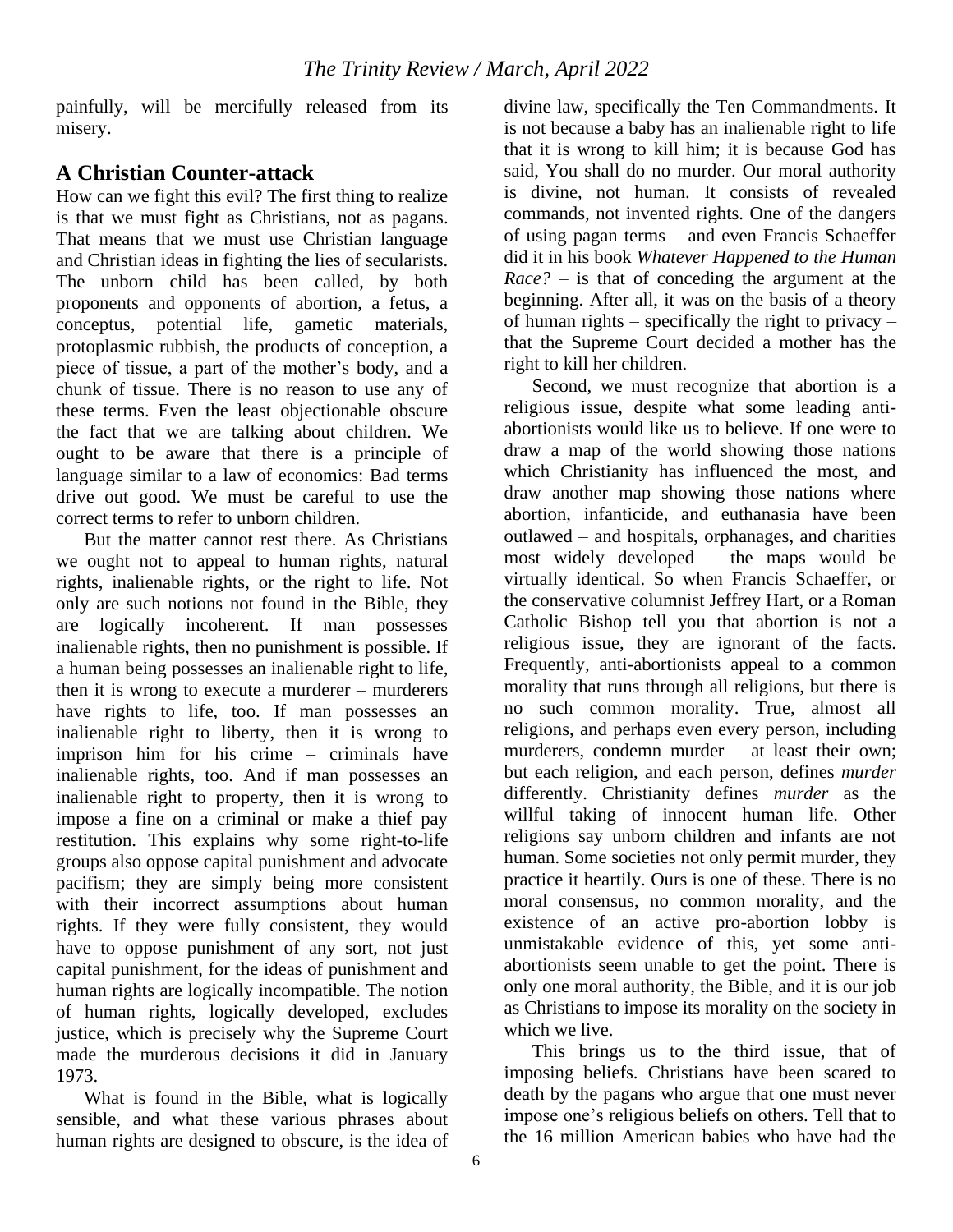religious beliefs of seven old men on the Supreme Court imposed on them. In any society, some religious beliefs will be imposed; morality will be legislated. Civil law is nothing more than legislated morality. The physicians of the late nineteenth century, if not the clergy, did not hesitate to impose the Sixth Commandment on everyone in society, whether he professed to be a Christian or not. We must reject the notion, and I quote from David Little, Professor of Religion (what else?) and Sociology at the University of Virginia: "In a pluralistic society, it is simply not appropriate in the public forum to give as a reason for a law or policy the fact that it is derived from the 'Word of God' or is dictated by the Bible." On the contrary, the only good reason for a law or policy is that it is deduced by good and necessary consequence from the Bible.

As Christians we are commanded to do everything in the name and to the glory of God, and to bring every thought into captivity to Christ. The pagans want us to talk like Christians inside the church walls, and like pagans in the halls of government. If a Christian does that, he has betrayed Christ. The Bible claims to have a monopoly on truth, and it is about time that Christians began to talk and act as though they believed the Bible.

# **Abortion and the Constitution**

In addition to finding out what the Bible says, all Christians, and especially Christian lawyers, ought to learn a little more about the Constitution as well. There are two doctrines of law that explain why the Supreme Court decisions of January 1973 have been regarded as the law of the land, but there is no basis for those doctrines in the Constitution. The first of these is the notion of judicial review – the notion that the courts, particularly the Supreme Court, have the exclusive power of finding a law unconstitutional. The second is the notion that the Constitution means what the Supreme Court says it means.

To take the second idea first, Charles Evans Hughes, later Chief Justice of the Supreme Court, stated in 1907 that "the Constitution is what the judges say it is." On the contrary, the Supreme Court is what the Constitution says it is. We have adopted a Roman Catholic view of the Constitution: The Supreme Court is to the Constitution as the

Roman Church (the Magisterium) is to the Bible. The Roman Church gives us the infallible interpretation of the document. The Bible is what the Roman Church says it is. We must return to the original Protestant view: The church is what the *Bible* says it is.

As for judicial review, such different leaders as Thomas Jefferson, Andrew Jackson, and Abraham Lincoln agree that the power of judicial review is not granted to the Supreme Court. I quote from Jefferson:

To consider the judges as the ultimate arbiters of all constitutional questions [is] a very dangerous doctrine indeed, and one which would place us under despotism of an oligarchy.... The Constitution has erected no such single tribunal, knowing that, to whatever hands confided, with the corruptions of time and party, its members would become despots. It has more wisely made all the departments coequal and co-sovereign within themselves.

# **The Theology of Murder**

Finally, we must understand that we do not fight against flesh and blood, but against spiritual wickedness in high places. The pagans are very powerful in America, but they would not be half so powerful were it not for the religionists who teach pagan ideas as Christianity. Working for a Member of Congress, I have the opportunity to see many types of thinking that I might otherwise miss. We get a lot of mail from all over the country, and I would like to quote from one of those letters. It reads:

A year ago last January, I unfortunately found myself in the position of being pregnant and knowing I could not have the child. I elected to have an abortion because I was making less than \$1,200 per month at the time and I knew I could not support myself and a child. I did not want to attempt to go on welfare because I believe that anyone who can work should. No one on the face of this earth can say whether or not I committed murder. ONLY God can or can't. I prayed and prayed for guidance and I found I was led to have the abortion. After the act, I felt very guilty and very depressed.